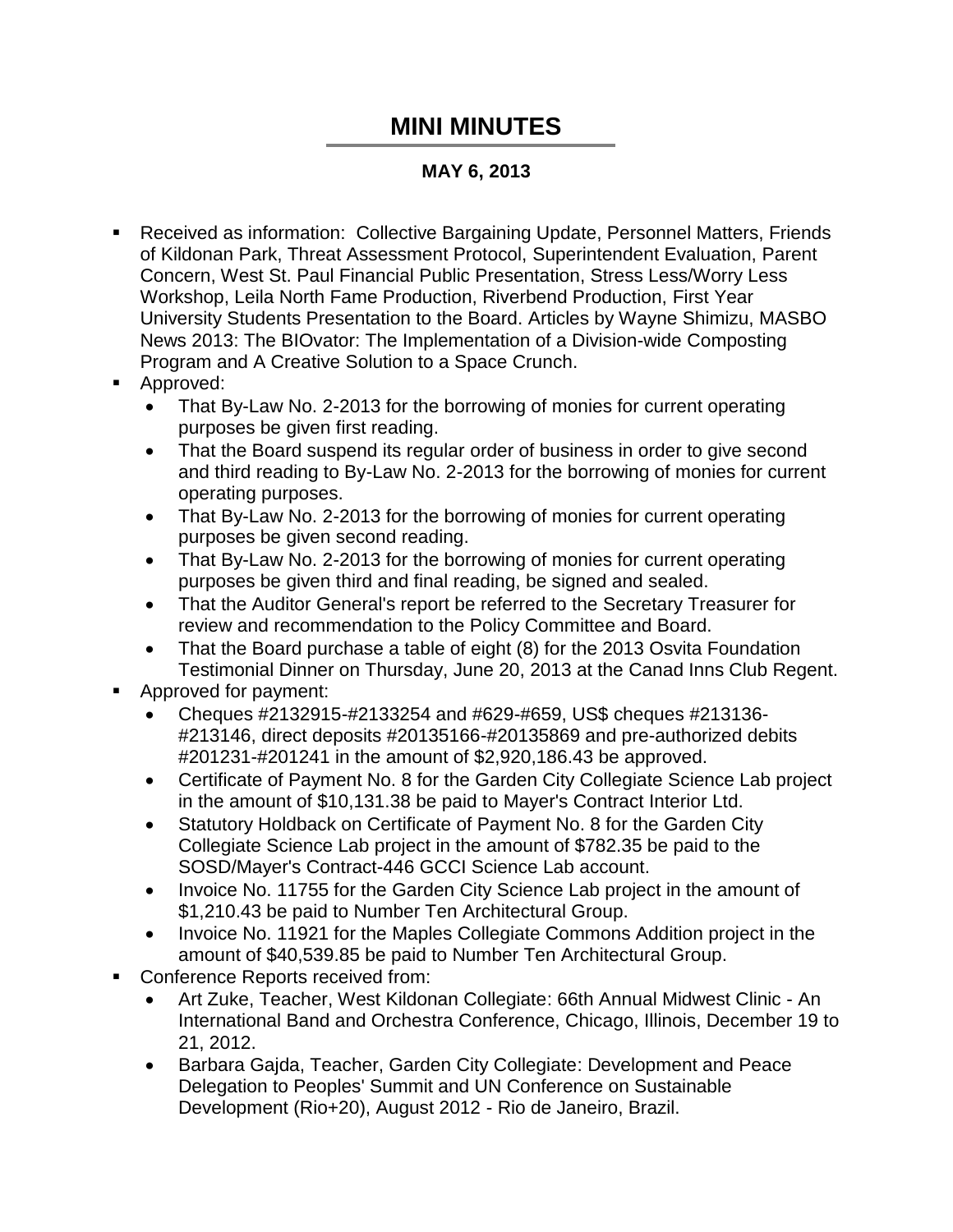- Alan Ahow, Teacher, Garden City Collegiate: Gold Medal Squared Coaching Clinic, February 15 to 17, 2013 - Moraga, California.
- Annick Bordeaux, Sharon Dyck, Joyce MacKay Teachers, James Nisbet School: Florida Educational Technology Conference, January 28 to 31, 2013 - Orlando, Florida.
- Erid Mendoza, Teacher, O.V. Jewitt School: National Art Education Association National Convention, March 7 to 10, 2013 - Fort Worth, Texas.
- Elizabeth Walker, Teacher, West St. Paul School: Learning and the Brain Conference, Education for Creative Minds: Using Brain Science to Ignite Innovation and Imagination, February 14 to 16, 2013 - San Francisco, California.
- Jennifer Chwartacki, Teacher, Belmont School: Urgency and School for Change Conference, March 20 to 22, 2013 - Seattle, Washington.
- Jacqueline McDonald, Teacher, Garden City Collegiate Gold Medal Squared Coaching Clinic, February 15 to 17, 2013 - Moraga, California.
- Jeff Zylstra, Teacher, West St. Paul School: NCTM 2012 Regional Conference and Exposition Conference Rationale, November 28 to 30, 2012 - Chicago, Illinois.
- Lisa Dveris, Social Worker, E.C.S.S.: How People Change: Relationships and Neuroplasticity in Psychotherapy, March 8 to 10, 2013 - Los Angeles, California.
- Le Ngo, Teacher, Garden City Collegiate: National Institute on Reasoning and Sense Making, July 24 to 26, 2012 - Los Angeles, California.
- Received correspondence from:
	- M. Lemoine, Deputy City Clerk, City of Winnipeg: 2013 Mill Rates for the Educational Support Levy and Special Levy.
	- Manitoba News Release: April 16, 2013 Budget 2013 Protects Families, Economy Against Global Uncertainty, Repeated Flooding.
	- Manitoba News Release: April 24, 2013 Budget 2013: Building and Improving Manitoba Schools.
	- Lynne Mavins, Director, Schools' Finance Branch: Increase to Amber Trails New School Site capital reserve.
	- R. John Weselake, A/Executive Director, Public Schools Finance Board: Amber Trails School - Project Support.
	- R. John Weselake, A/Executive Director, Public Schools Finance Board: Maples Collegiate Institute Chillers & Cooling Tower Replacement - Project Support.
	- Wayne Shimizu, Secretary-Treasurer, Seven Oaks School Division: Andrews Early Learning Centre - Victory School Stand-alone Childcare Project No. SO VIC DA 2010 1.
	- Calvin Hawley, Director, Innovative Technology Services, Manitoba Education: Updates for EIS Collection 2013.
	- Mary-Anne Slegers, Coordinator, Program Analysis and Development: Updated 2012/2013 Funding of Schools Program support file.
	- Manitoba Education: Lake Winnipeg: A Resource for Grade 12 Interdisciplinary Topics in Science (40S).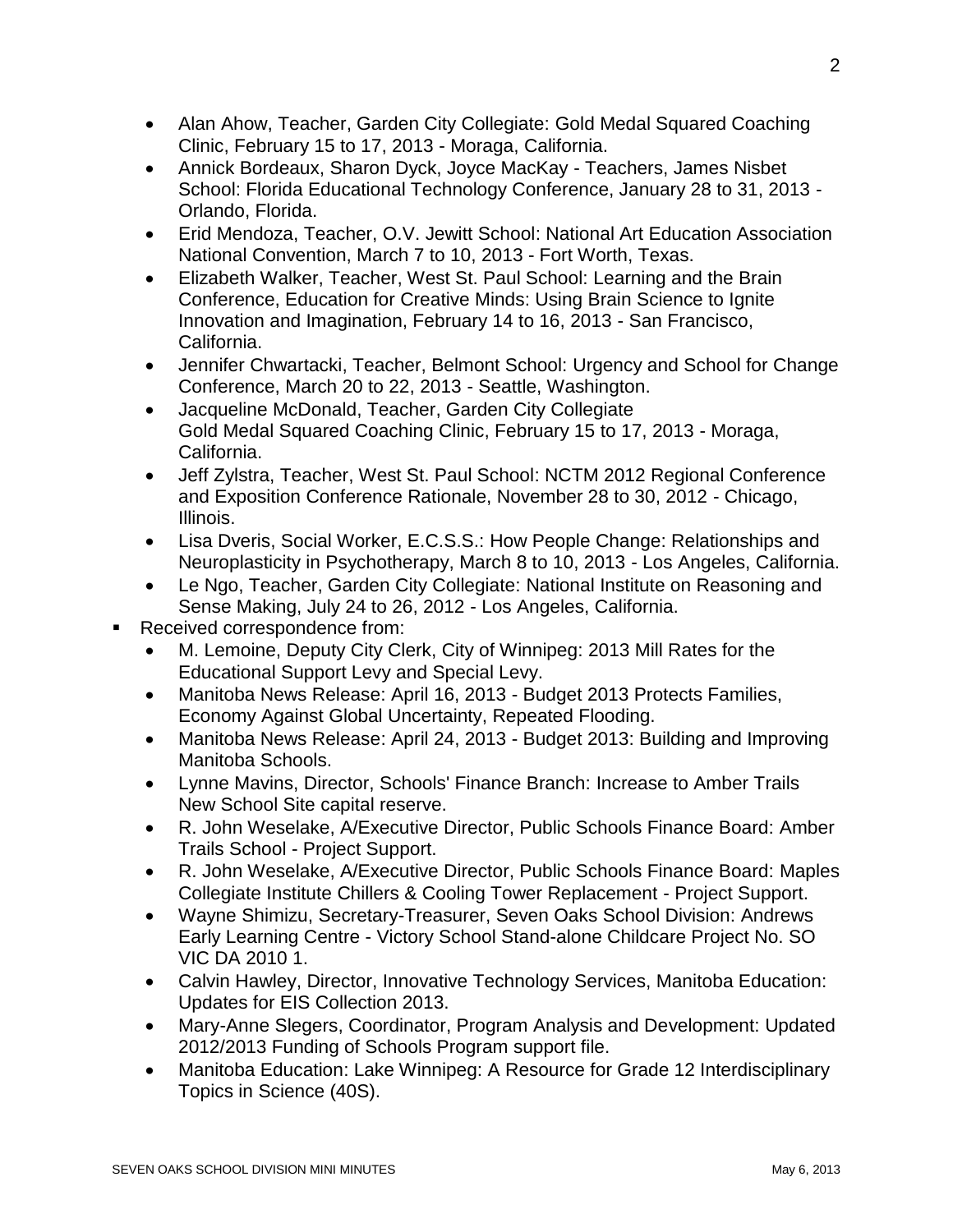- Red River Valley School Division: Letter of Support for Bill 18 Safe and Inclusive Schools initiative.
- Division Scolaire Franco-Manitobaine: Posting for Superintendent.
- Gerald Farthing, Deputy Minister, Manitoba Education: Special Needs Funding Pilot Project.
- Pembina Trails School Division Press Release: Ted Fransen, new Superintendent effective January 1, 2014.
- Pembina Trails School Division: Letter of Support for Bill 18 Safe and Inclusive Schools initiative.
- Cambrian Credit Union: Learning for Life Scholarship program.
- Family Violence Consortium of Manitoba: Guide on helping people in abusive relationships.
- Manitoba Association of Parent Councils: Everybody in School Every Day strategy aimed at increasing parental awareness of the importance of regular daily attendance for students in Manitoba.
- MERN Journal Volume 5.
- Approved the following Administrative positions effective September 3, 2013:
	- Kim Kovacs, Principal, École Riverbend Community School.
	- Michelle Jean-Paul, Principal, École Belmont School.
- Appointed the following to full-time (1.00) Teacher-General (Permanent) contracts effective May 6, 2012: Saul Henteleff, Amy Ogidan.
- Appointed the following to full-time (1.00) Teacher-General (Term) contracts:
	- Dana Brown, effective April 24, 2013 to June 28, 2013.
	- Nestor Ching, effective April 19, 2013 to June 28, 2013.
	- Gisaya Gahungu, effective May 6, 2013 to June 21, 2013.
	- Landon Gibson, effective September 3, 2013 to June 27, 2014.
	- Kementha Munsamy, effective May 1, 2013 to June 28, 2013.
	- Tracie Parkinson, effective May 6, 2013 to June 28, 2013.
	- Alice Sherwin, effective September 3, 2013 to June 27, 2014.
- Appointed the following to Substitute Teacher contracts effective the 2012-2013 school year:

| Diana Bernardo        | <b>Brittany Lasko</b>    |
|-----------------------|--------------------------|
|                       |                          |
| Will Burton           | Michelle Levesque        |
| Daniel Corrigan       | Alisha Long              |
| Jess Cory             | <b>Talia Medwick</b>     |
| <b>Breanne Derhak</b> | Casandra Nagribianko     |
| Landon Gibson         | <b>Gabriella Neufeld</b> |
| Alyson Gysel          | Jennifer Rosen           |
| Melissa Hoare         | Megan Sigvaldason        |
| Lisa Humphries        | <b>Prabhpreet Toor</b>   |
| Angela Jones          | Stephen Trachtenberg     |
| <b>Brady Kabez</b>    | Evan Victoruk            |
| Laryssa Kurjewicz     | <b>Lindsay White</b>     |
|                       |                          |